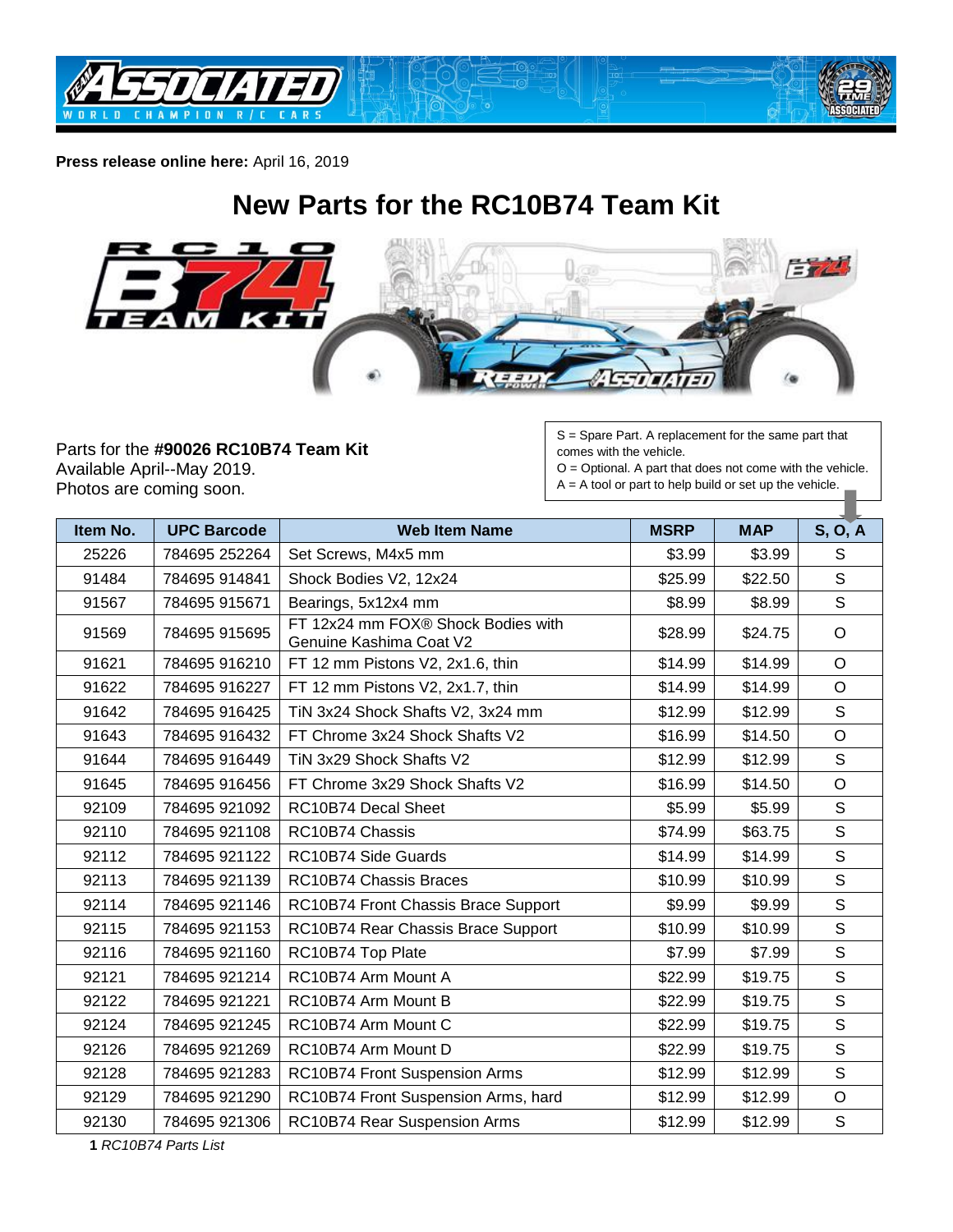| 92131 | 784695 921313 | RC10B74 Rear Suspension Arms, hard                  | \$12.99 | \$12.99 | O            |
|-------|---------------|-----------------------------------------------------|---------|---------|--------------|
| 92132 | 784695 921320 | RC10B74 Differential Rebuild Kit                    | \$9.99  | \$9.99  | $\mathsf S$  |
| 92133 | 784695 921337 | RC10B74 Differential Gasket and O-rings             | \$2.99  | \$2.99  | $\mathsf S$  |
| 92134 | 784695 921344 | RC10B74 Differential Set, front and rear            | \$54.99 | \$46.75 | $\mathsf S$  |
| 92135 | 784695 921351 | RC10B74 Differential Cases, front and rear          | \$7.99  | \$7.99  | $\mathsf S$  |
| 92136 | 784695 921368 | RC10B74 Differential Outdrives, front and rear      | \$17.99 | \$15.50 | $\mathsf S$  |
| 92138 | 784695 921382 | RC10B74 Differential Cross Pins                     | \$5.99  | \$5.99  | $\mathsf S$  |
| 92139 | 784695 921399 | <b>RC10B74 Differential Outdrive Shims</b>          | \$5.99  | \$5.99  | $\mathsf S$  |
| 92140 | 784695 921405 | RC10B74 Differential Ring Gear, 40T                 | \$29.99 | \$25.50 | $\mathsf S$  |
| 92142 | 784695 921429 | RC10B74 Differential Pinion Gear, 16T               | \$15.99 | \$15.99 | $\mathsf S$  |
| 92144 | 784695 921443 | RC10B74 Differential Set, center                    | \$56.99 | \$48.50 | $\mathsf S$  |
| 92145 | 784695 921450 | RC10B74 Differential Case, center                   | \$6.99  | \$6.99  | $\mathsf S$  |
| 92146 | 784695 921467 | RC10B74 Differential Cap, center                    | \$10.99 | \$10.99 | $\mathsf S$  |
| 92147 | 784695 921474 | RC10B74 Differential Outdrives, center              | \$17.99 | \$15.50 | $\mathsf S$  |
| 92149 | 784695 921498 | RC10B74 Center Diff Spur Gears, 72T/48P,<br>78T/48P | \$9.99  | \$9.99  | $\mathsf S$  |
| 92151 | 784695 921511 | RC10B74 Gearbox                                     | \$13.99 | \$13.99 | $\mathsf S$  |
| 92153 | 784695 921535 | RC10B74 Front Bulkheads                             | \$49.99 | \$42.50 | $\mathsf S$  |
| 92154 | 784695 921542 | RC10B74 Rear Bulkheads                              | \$49.99 | \$42.50 | $\mathsf S$  |
| 92155 | 784695 921559 | RC10B74 Front Shock Tower                           | \$19.99 | \$17.00 | $\mathsf S$  |
| 92156 | 784695 921566 | RC10B74 Rear Shock Tower                            | \$24.99 | \$21.25 | $\mathsf S$  |
| 92159 | 784695 921597 | RC10B74 Shock Bushings, 10 mm                       | \$10.99 | \$10.99 | $\mathsf S$  |
| 92160 | 784695 921603 | RC10B74 Body Post Brace Set                         | \$9.99  | \$9.99  | $\mathsf S$  |
| 92161 | 784695 921610 | RC10B74 Anti-roll Bar Set                           | \$29.99 | \$25.50 | $\mathsf S$  |
| 92164 | 784695 921641 | RC10B74 Anti-roll Bar Hardware                      | \$4.99  | \$4.99  | $\mathsf S$  |
| 92165 | 784695 921658 | <b>RC10B74 Steering Bellcrank Posts</b>             | \$8.99  | \$8.99  | $\mathsf S$  |
| 92166 | 784695 921665 | <b>RC10B74 Steering Bellcranks</b>                  | \$5.99  | \$5.99  | $\mathsf S$  |
| 92167 | 784695 921672 | RC10B74 Steering Bellcrank Input Arm                | \$6.99  | \$6.99  | $\mathsf S$  |
| 92168 | 784695 921689 | RC10B74 Steering Rack                               | \$19.99 | \$17.00 | $\mathbb S$  |
| 92169 | 784695 921696 | RC10B74 Steering Rack Hat Bushings                  | \$3.99  | \$3.99  | $\mathbb S$  |
| 92171 | 784695 921719 | RC10B74 Steering Blocks                             | \$9.99  | \$9.99  | S            |
| 92173 | 784695 921733 | RC10B74 Steering Block Arms                         | \$7.99  | \$7.99  | $\mathsf S$  |
| 92175 | 784695 921757 | RC10B74 FT Caster Blocks, 8 deg.                    | \$54.99 | \$46.75 | $\circ$      |
| 92176 | 784695 921764 | RC10B74 Caster Blocks, 9 deg.                       | \$54.99 | \$46.75 | S            |
| 92177 | 784695 921771 | RC10B74 FT Caster Blocks, 10 deg.                   | \$54.99 | \$46.75 | $\mathsf O$  |
| 92178 | 784695 921788 | RC10B74 Rear Hubs                                   | \$12.99 | \$12.99 | S            |
| 92180 | 784695 921801 | RC10B74 Rear Hub Link Mounts                        | \$17.99 | \$15.50 | S            |
| 92185 | 784695 921856 | RC10B74 FT Graphite Rear Hub Link Shim Set          | \$19.99 | \$17.00 | $\circ$      |
| 92187 | 784695 921870 | RC10B74 Hinge Pin Set                               | \$10.99 | \$10.99 | $\mathsf S$  |
| 92188 | 784695 921887 | RC10B74 Rear Hub Hinge Pins                         | \$6.99  | \$6.99  | $\mathsf S$  |
| 92189 | 784695 921894 | RC10B74 Front Axle Crush Tubes                      | \$2.99  | \$2.99  | S            |
| 92190 | 784695 921900 | RC10B74 Front CVA Set                               | \$34.99 | \$29.75 | $\mathsf S$  |
| 92191 | 784695 921917 | RC10B74 Front CVA Axles                             | \$14.99 | \$14.99 | S            |
| 92192 | 784695 921924 | RC10B74 Front CVA Cups                              | \$6.99  | \$6.99  | $\mathsf S$  |
| 92193 | 784695 921931 | RC10B74 CVA Bones, 74 mm                            | \$17.99 | \$15.50 | $\mathsf{S}$ |

*RC10B74 Parts List*